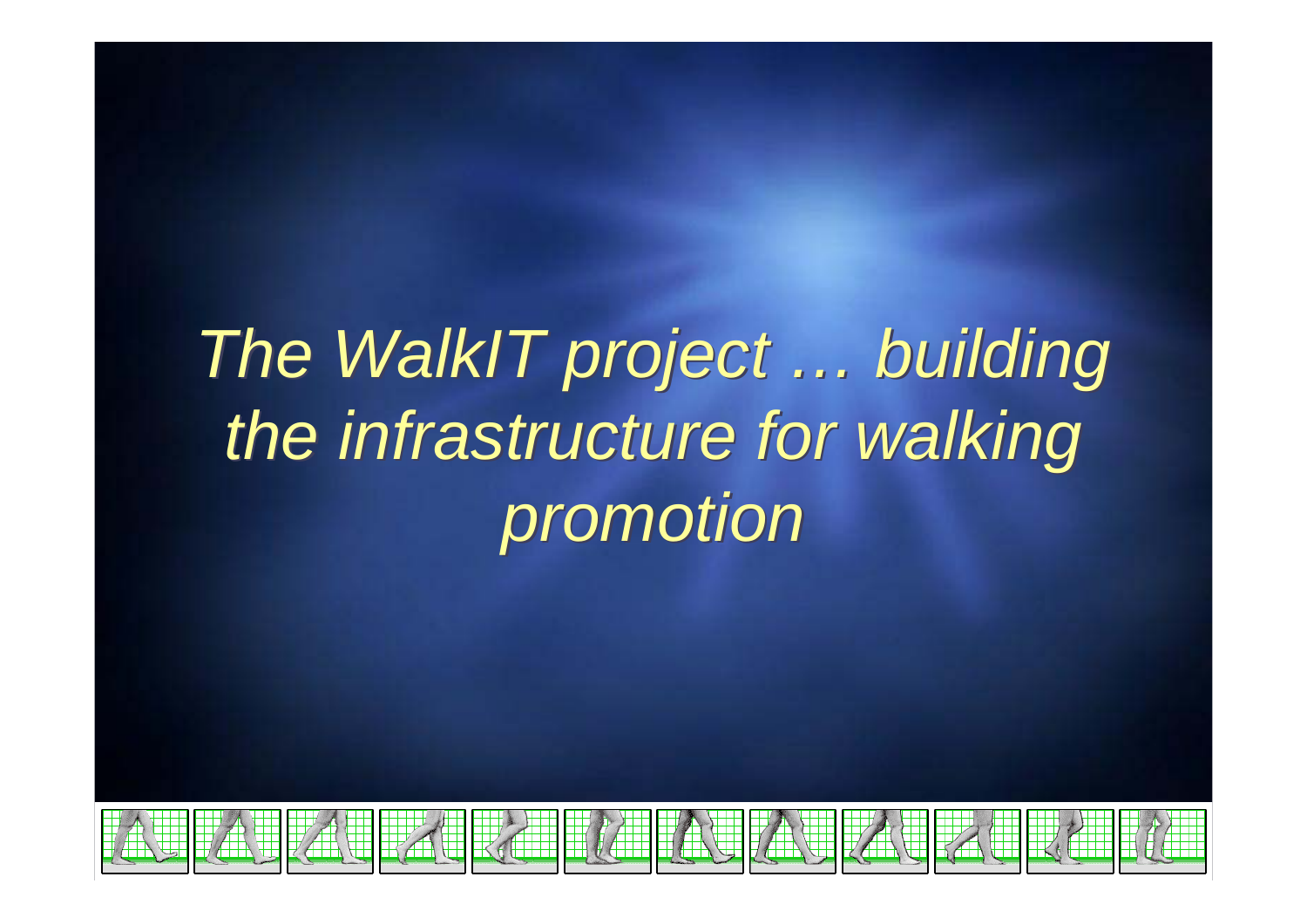### *Origins … NZ Government's Origins … NZ Government's walking and cycling strategy "Getting there: on foot, by walking and cycling strategy "Getting there: on foot, by*

*cycle" cycle"*

*The WalkIT project … building the infrastructure for walking promotion* <sup>2</sup>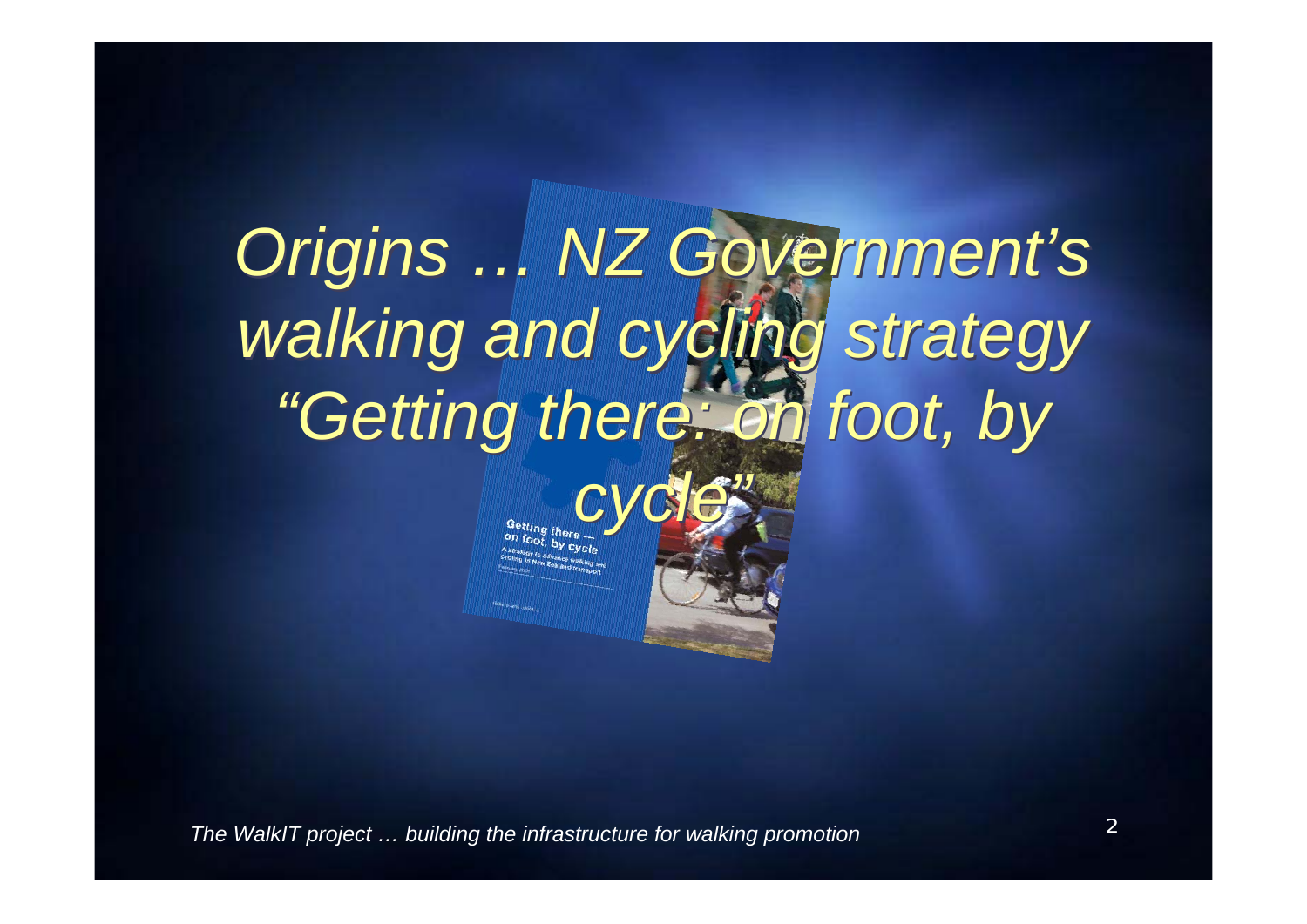# *Implementing "Getting there" … Implementing "Getting there" …*

Involves central government, local govt, Involves central government, local govt, and non-govt organisations … and non-govt organisations … many initiatives but … many initiatives but … no comprehensive, accessible, up-to-no comprehensive, accessible, up-todate database of walking information, date database of walking information,  ${\sf SO}$   $\dots$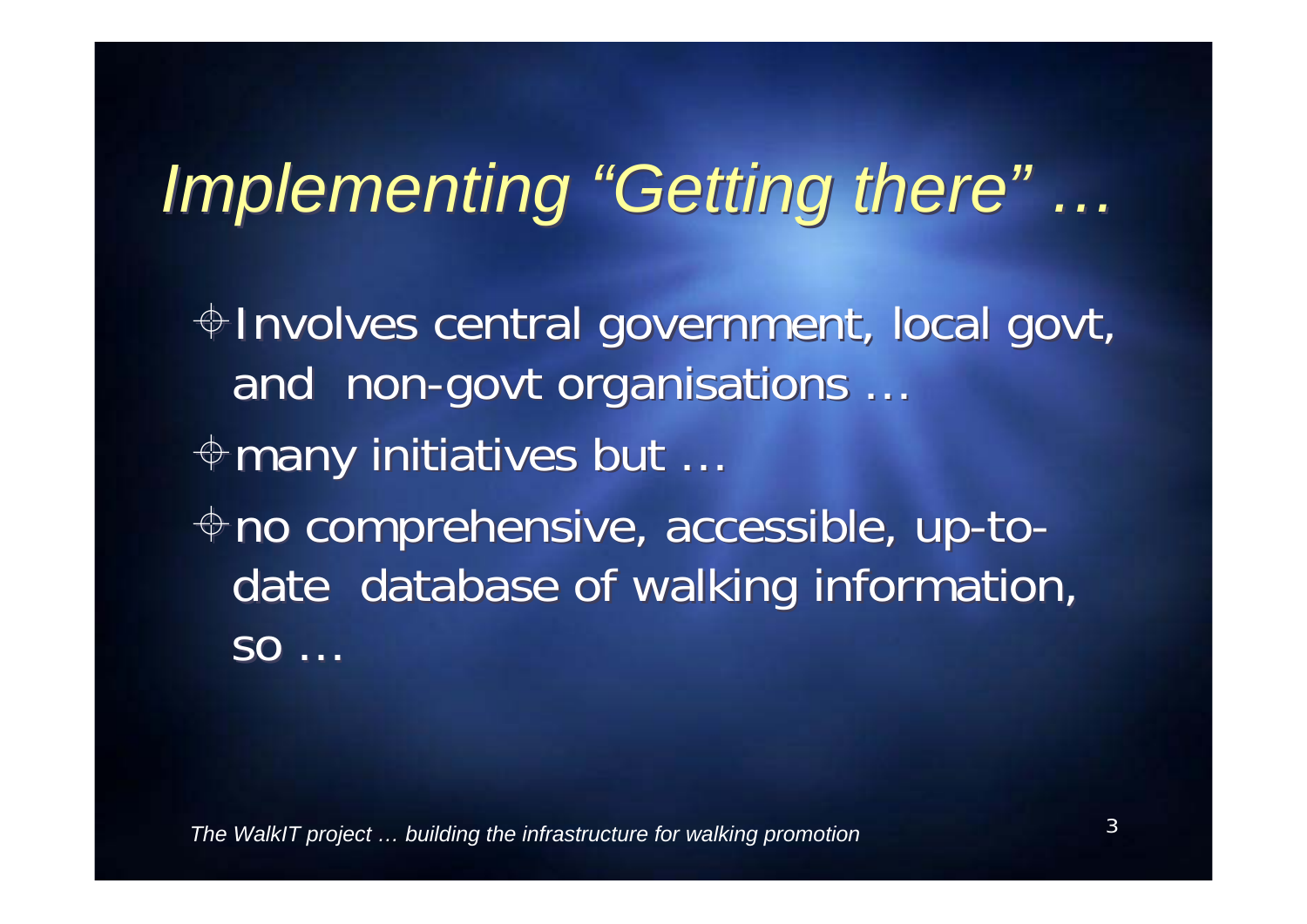*Health Sponsorship Council & Health Sponsorship Council & Living Streets Aotearoa Living Streets Aotearoa proposed a "one stop shop" proposed a "one stop shop" for walking promotion for walking promotion information information*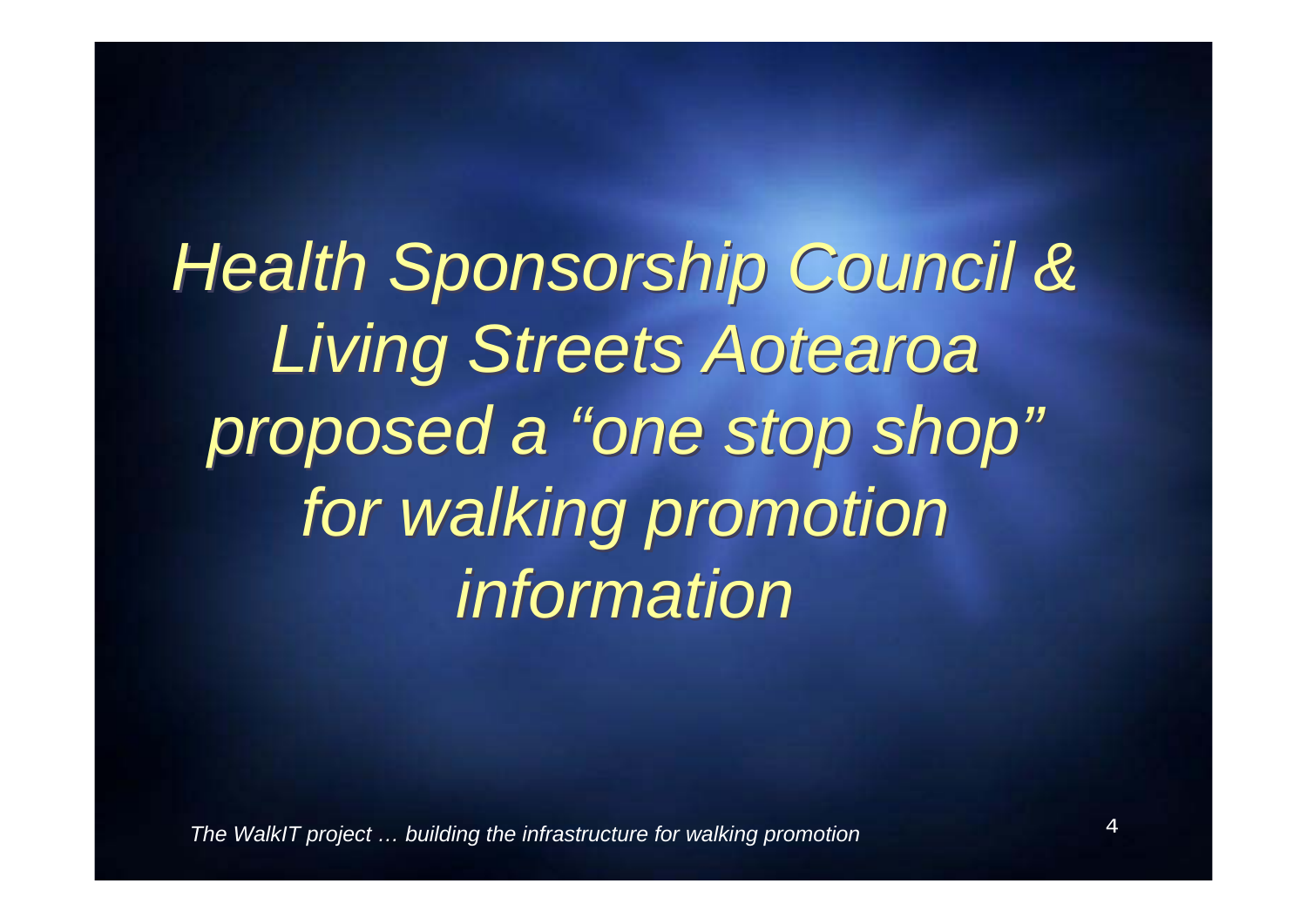### *Overall specifications: Overall specifications:*

- $\oplus$  Database to be electronic
- Access through a website Access through a website
- IT provider to develop and provide initial IT provider to develop and provide initial website hosting website hosting
- $\textcolor{black}{\Phi}$  Email functionalities to support the marketing of the database
- Database to include walking info and Database to include walking info and materials and links to other sites in NZ and overseas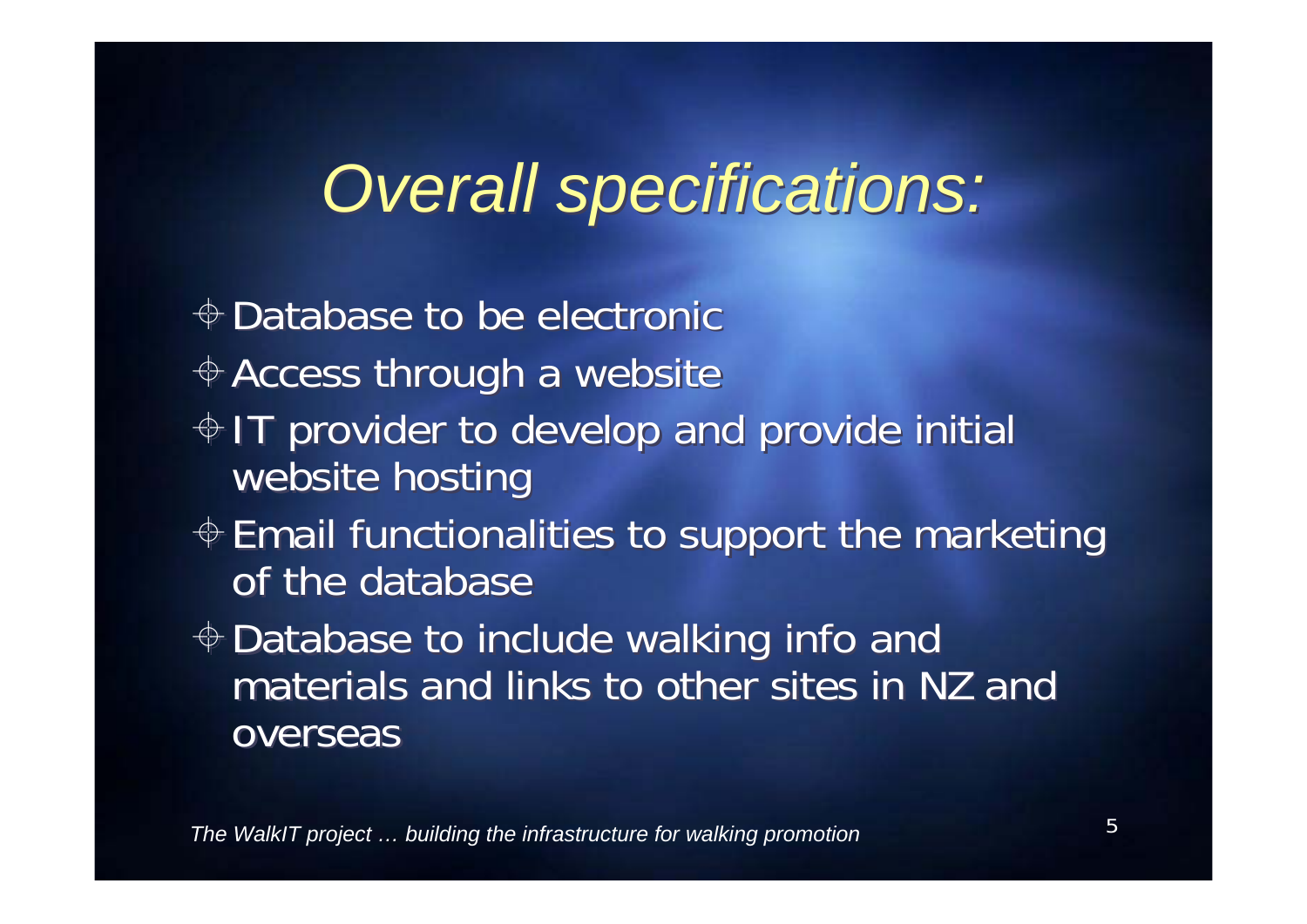### *More specs … More specs …*

- Information to be up-to-date, credible and Information to be up-to-date, credible and practical practical
- $\textcolor{black}{\Phi}$  Easy to use, motivating and well marketed
- $\textcolor{black}{\Phi}$  Users able to submit new items of information
- $\textcolor{black}{\Phi}$  On-going quality control Configured to facilitate incremental Configured to facilitate incremental development development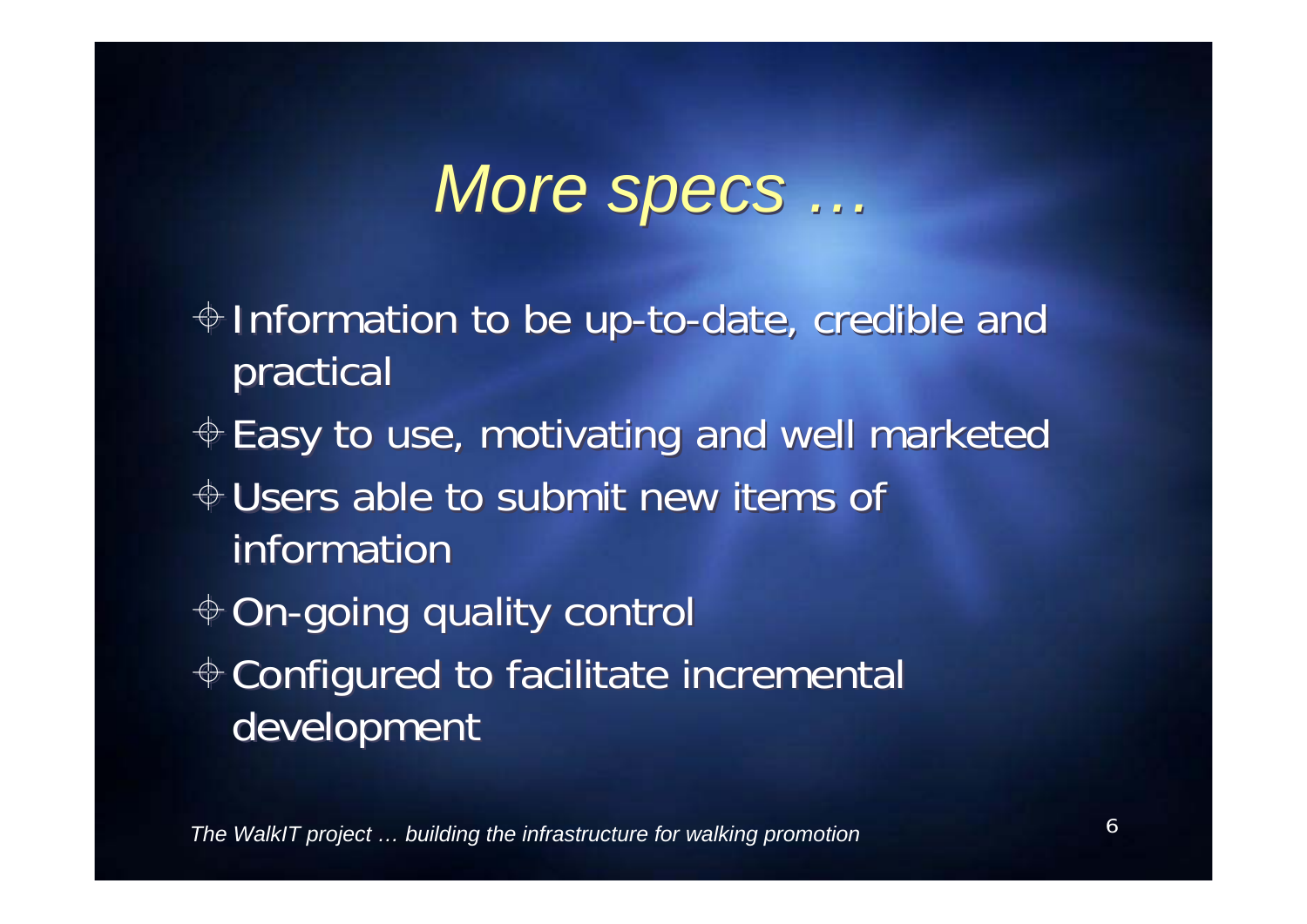### *Who will use WalkIT? Who will use WalkIT?*

Policy analysts Policy analysts Planners and engineers Planners and engineers  $\oplus$ Architects Public health promoters and Public health promoters and researchers  $\oplus$  Promoters of outdoor recreation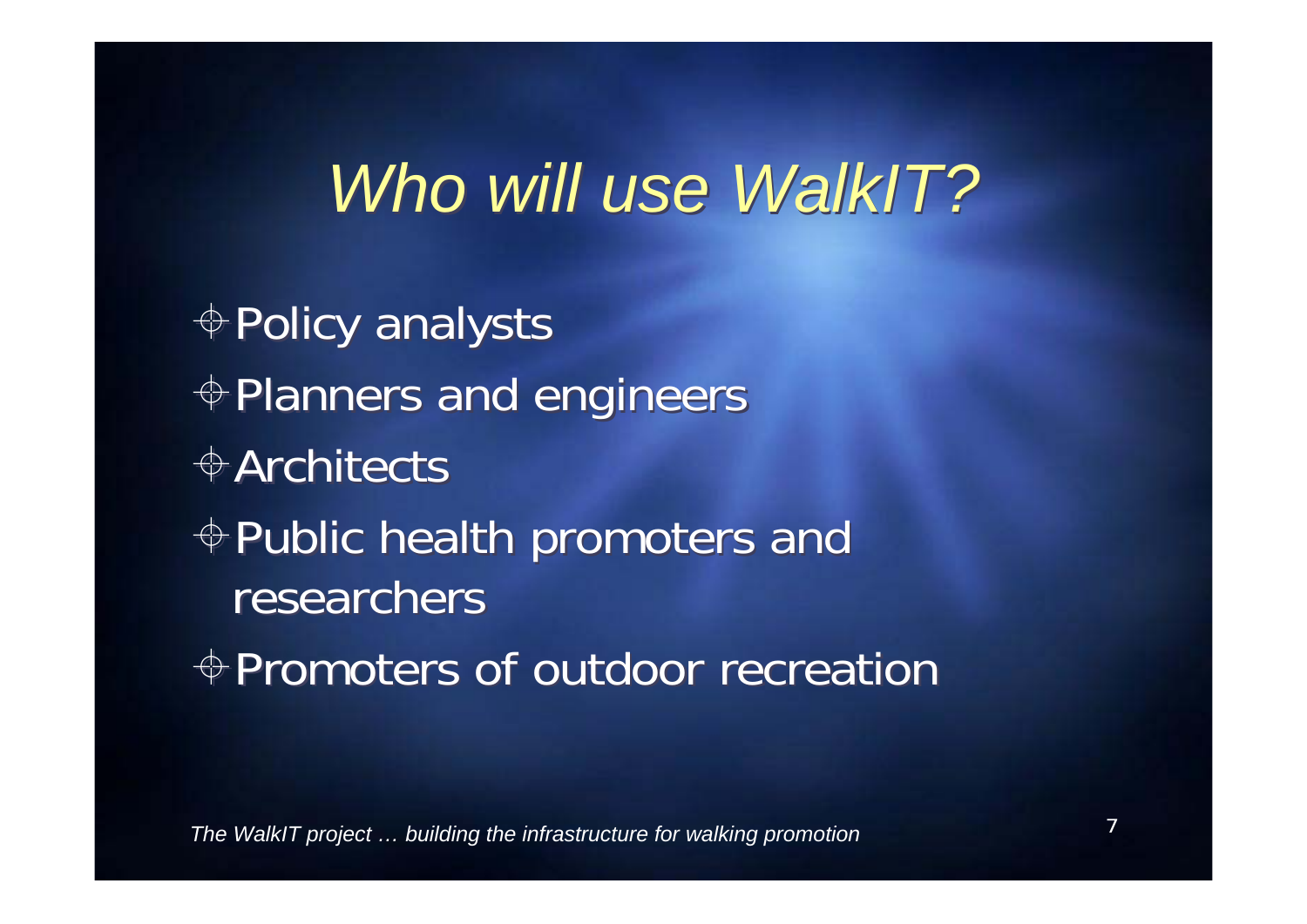### *More users … More users …*

Road safety professionals and Road safety professionals and advocates Traffic engineers Traffic engineers Parents and teachers Parents and teachers Disability professionals and advocates Disability professionals and advocates  $\textcolor{black}{\Phi}$ Environmentalists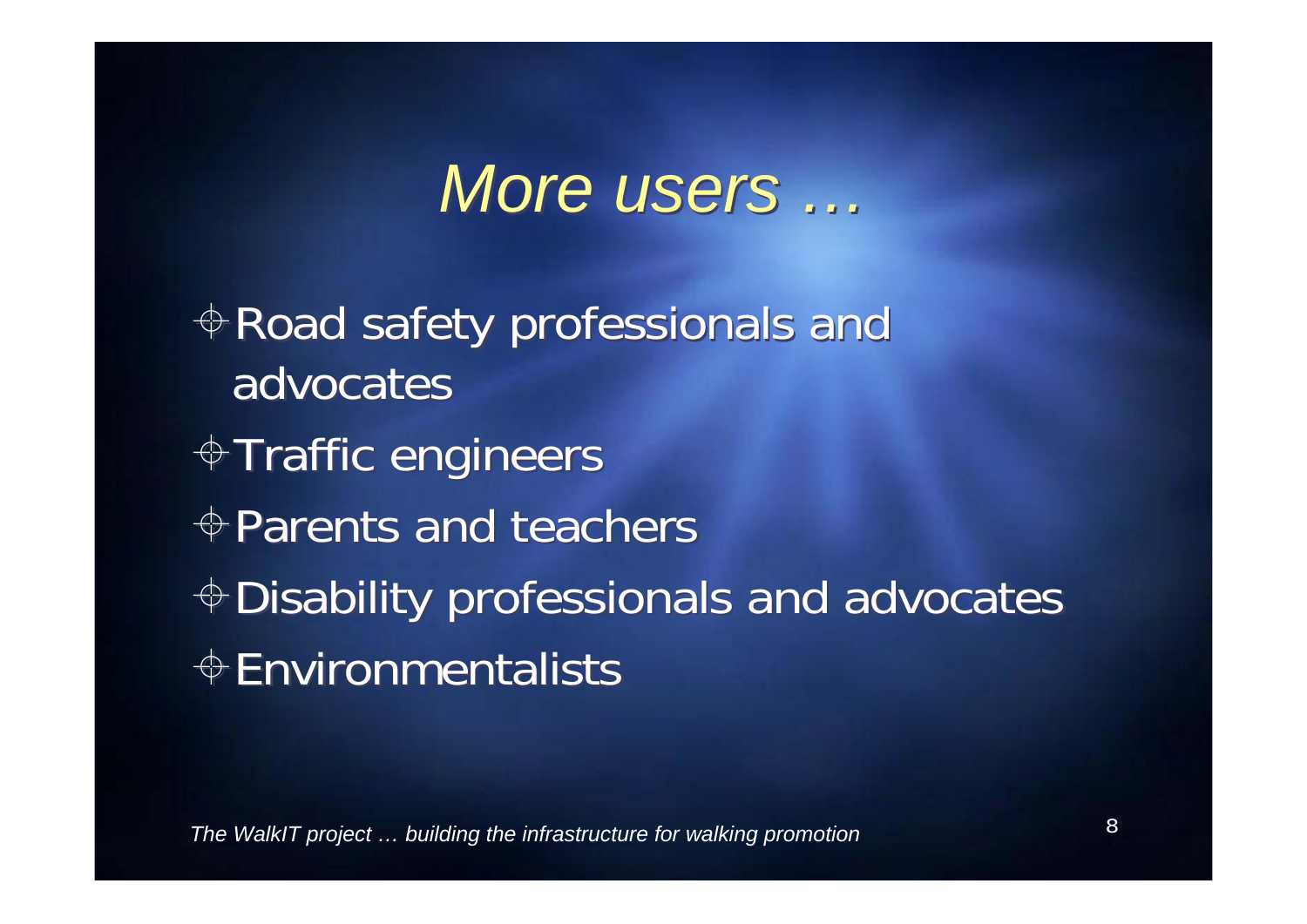## *How we are going about it How we are going about it*

Funding from Land Transport NZ Funding from Land Transport NZ Via Health Sponsorship Council Via Health Sponsorship Council  $\oplus$  HSC contracted LSA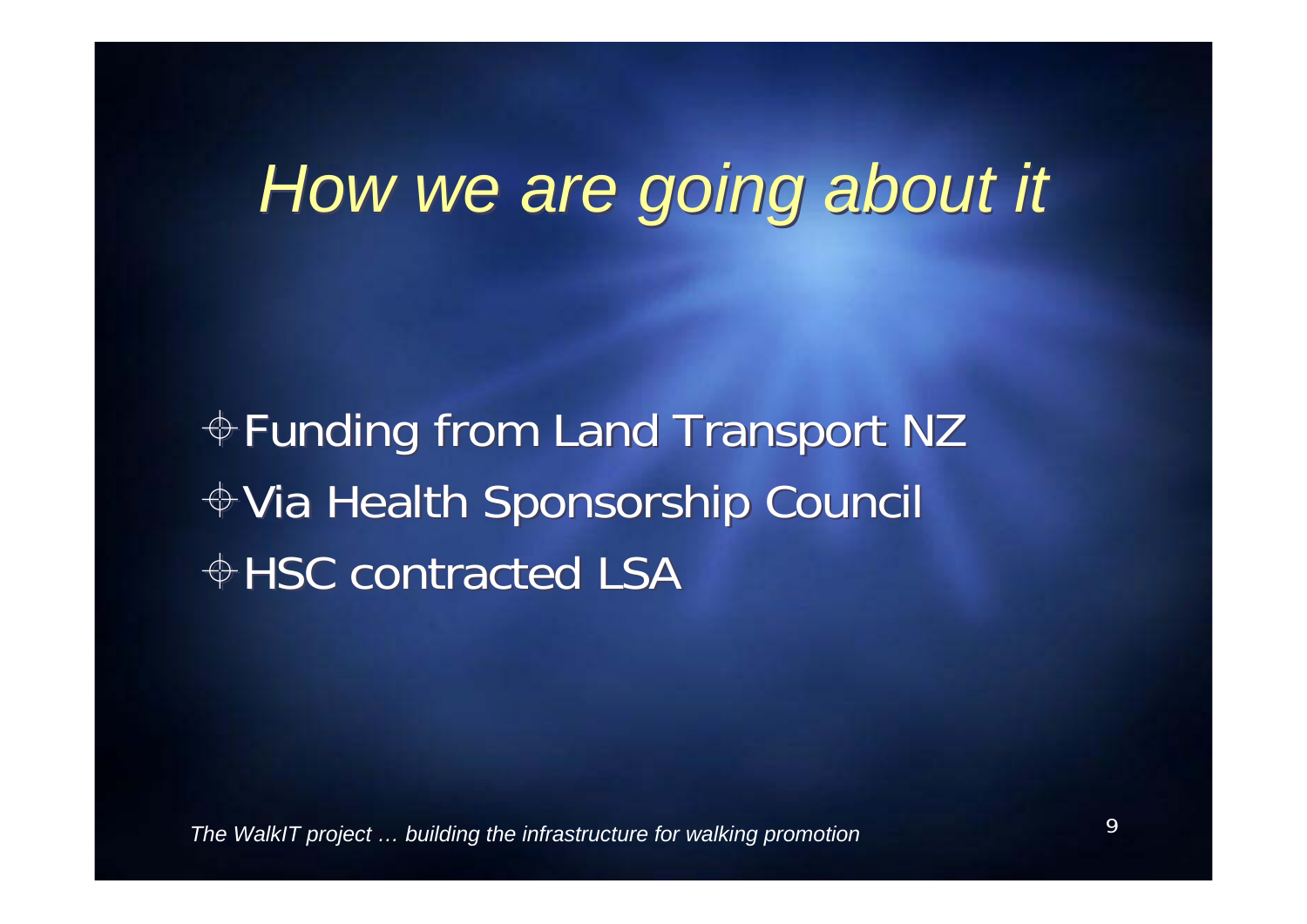## *'Modest' operation 'Modest' operation*

Experimental, limited budget, possibly to be Experimental, limited budget, possibly to be expanded into a larger resource centre expanded into a larger resource centre Developer – Wellington Regional 2020 Developer – Wellington Regional 2020 **Communications Trust** Project manager also site manager & data Project manager also site manager & data originator/gatherer originator/gatherer Use open source modular database software Use open source modular database software (Mambo) - pros and cons (Mambo) - pros and cons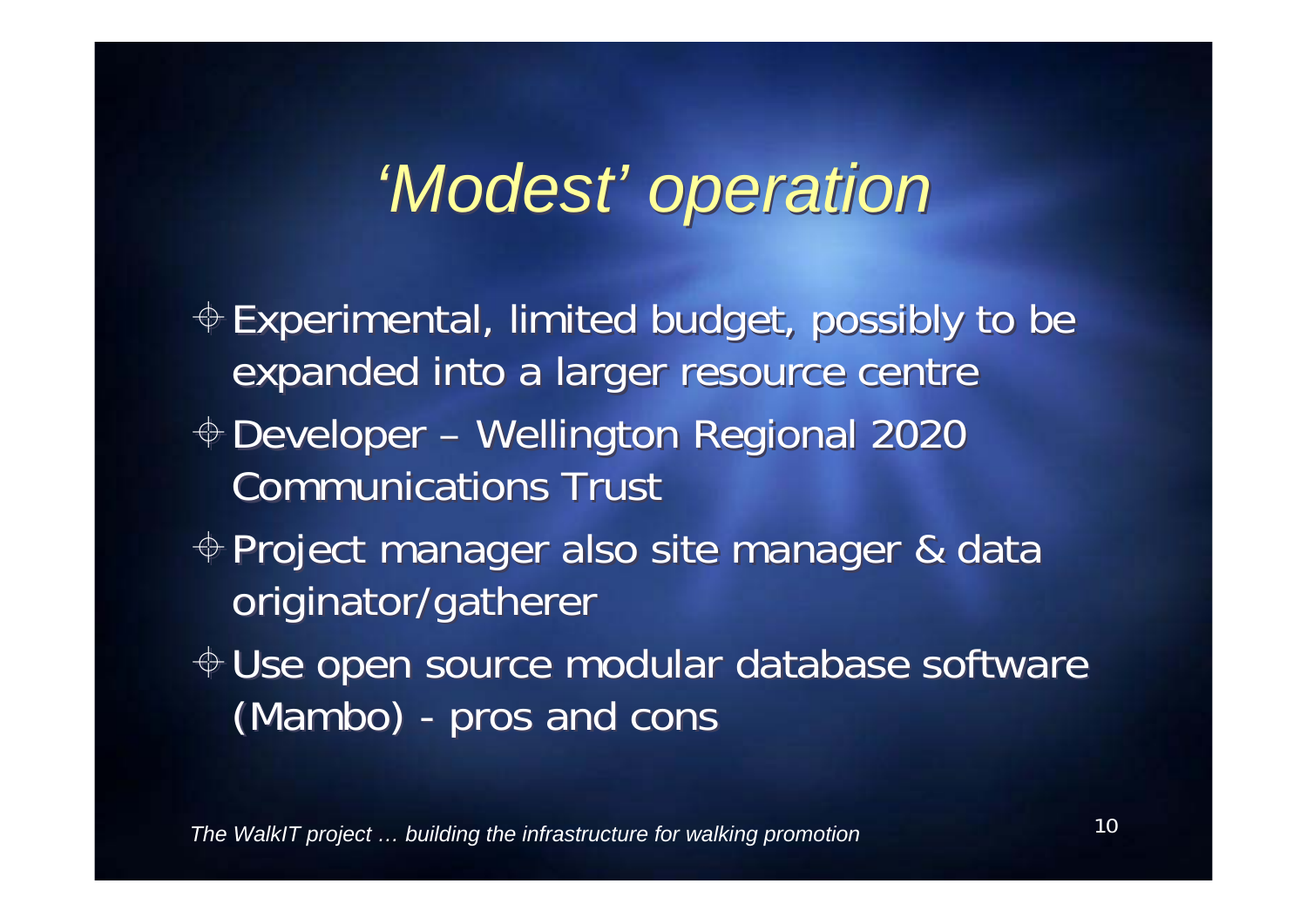### *Advisors Advisors*

- Advisory Group 15, meets about 6-weekly, Advisory Group 15, meets about 6-weekly, provides feedback on development and key provides feedback on development and key issues - like the name
- Trial (or "Extended Reference") Group 40 Trial (or "Extended Reference") Group 40 guinea pig users of the prototype database guinea pig users of the prototype database Now … Walk21 and NZ Walking Conference Now … Walk21 and NZ Walking Conference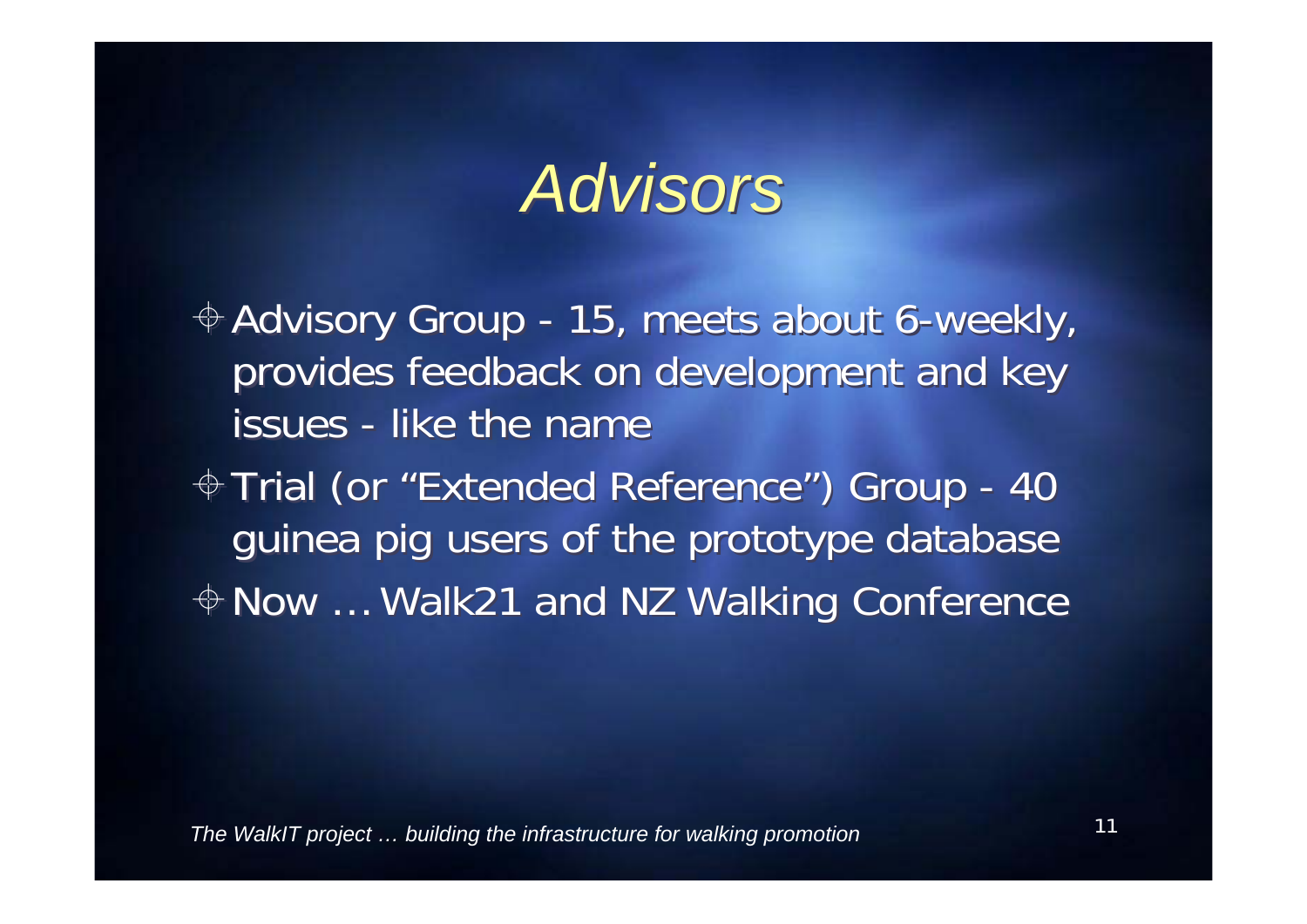# *History History*

- Dec 2005 Feb 2006: requirements defined & Dec 2005 Feb 2006: requirements defined & contracts signed contracts signed
- March : first prototype developed, name March : first prototype developed, name selected
- April June: fully-functional prototype; rollout April June: fully-functional prototype; rollout to trial group to trial group
- July September: data gathering, ~ 1,000 July September: data gathering, ~ 1,000 items uploaded, evaluation items uploaded, evaluation
- October: reworking of site October: reworking of site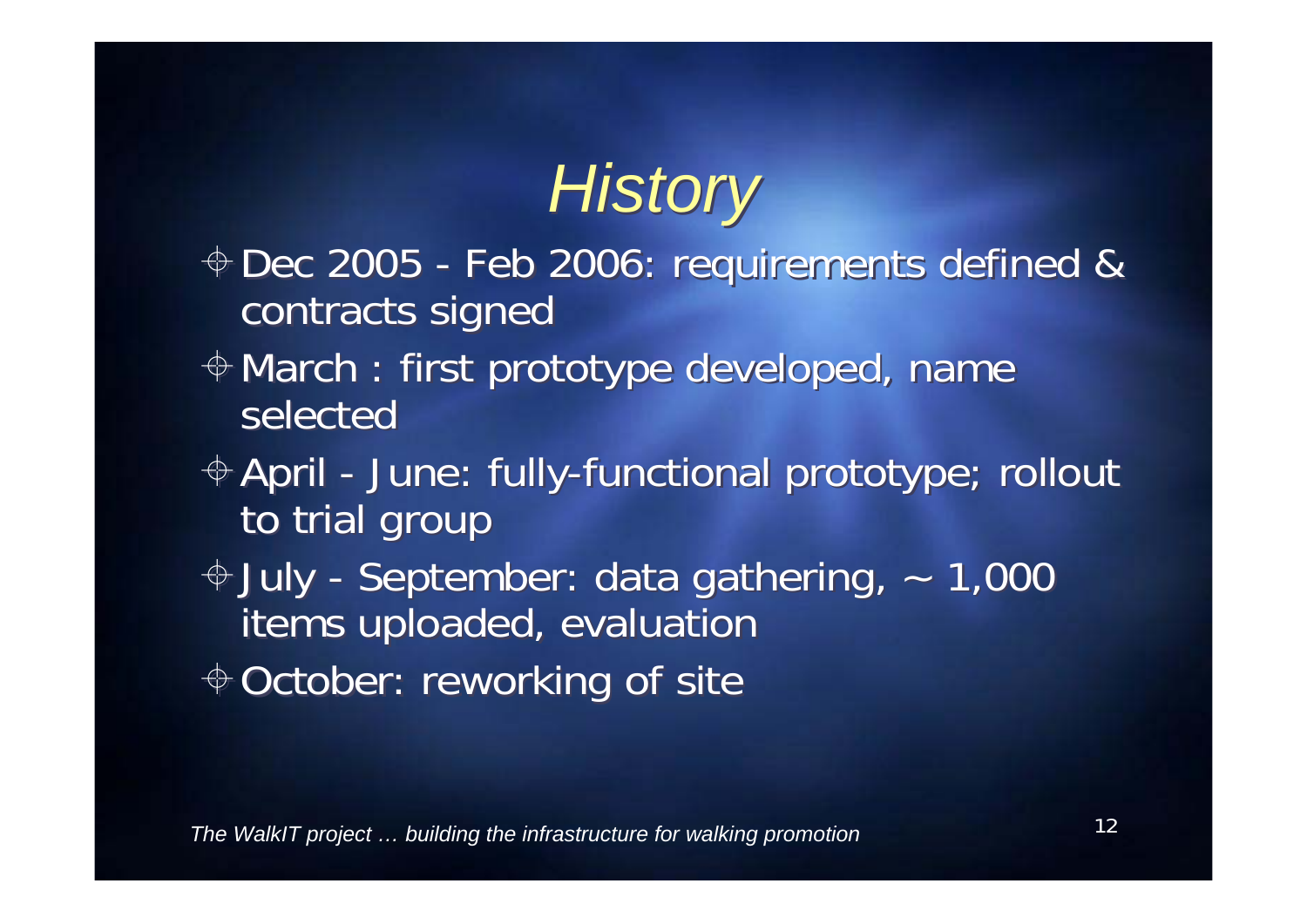### *From now on … From now on …*

November: demonstration to NZ November: demonstration to NZ Walking Conference; data refinement; Walking Conference; data refinement; go live; promotion via email to potential go live; promotion via email to potential users

- December: completion of development December: completion of development phase 1, end of contracts phase 1, end of contracts
- 2007: maintenance and refreshing only, 2007: maintenance and refreshing only, until policy direction is decided. until policy direction is decided.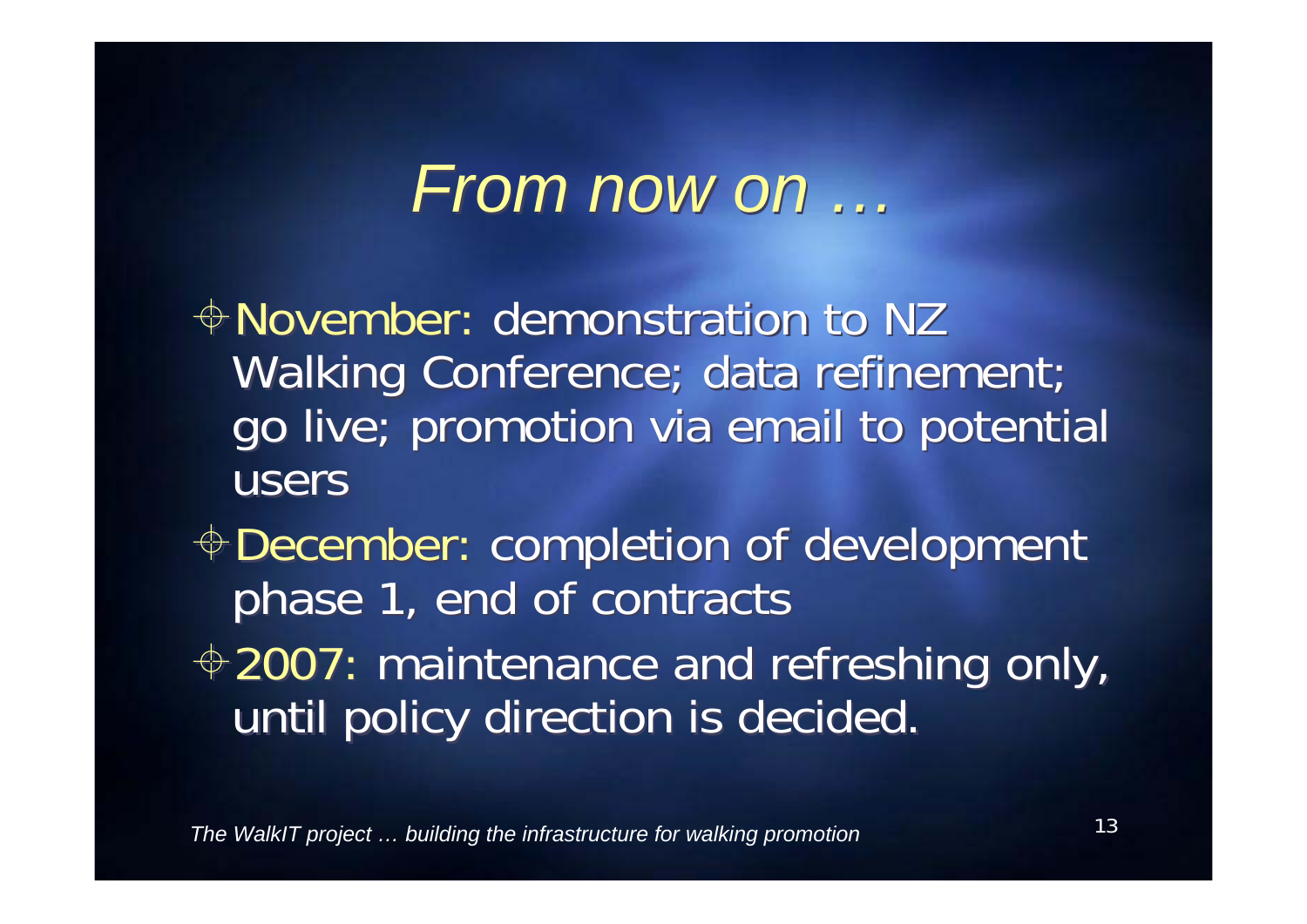## *How WalkIT will work How WalkIT will work*

- $\oplus$  Public access to all information on the site
- Data submitted by users Data submitted by users
- Registration/approval of users is managed by Registration/approval of users is managed by the Site Manager the Site Manager
- Data items submitted by users are validated Data items submitted by users are validated and published by the Site Manager and published by the Site Manager
- Site Manager will also maintain the site, Site Manager will also maintain the site, repair broken links, delete obsolete items and repair broken links, delete obsolete items and manage a news function manage a news function
- All browser-based registered users do not All browser-based registered users do not require client software require client software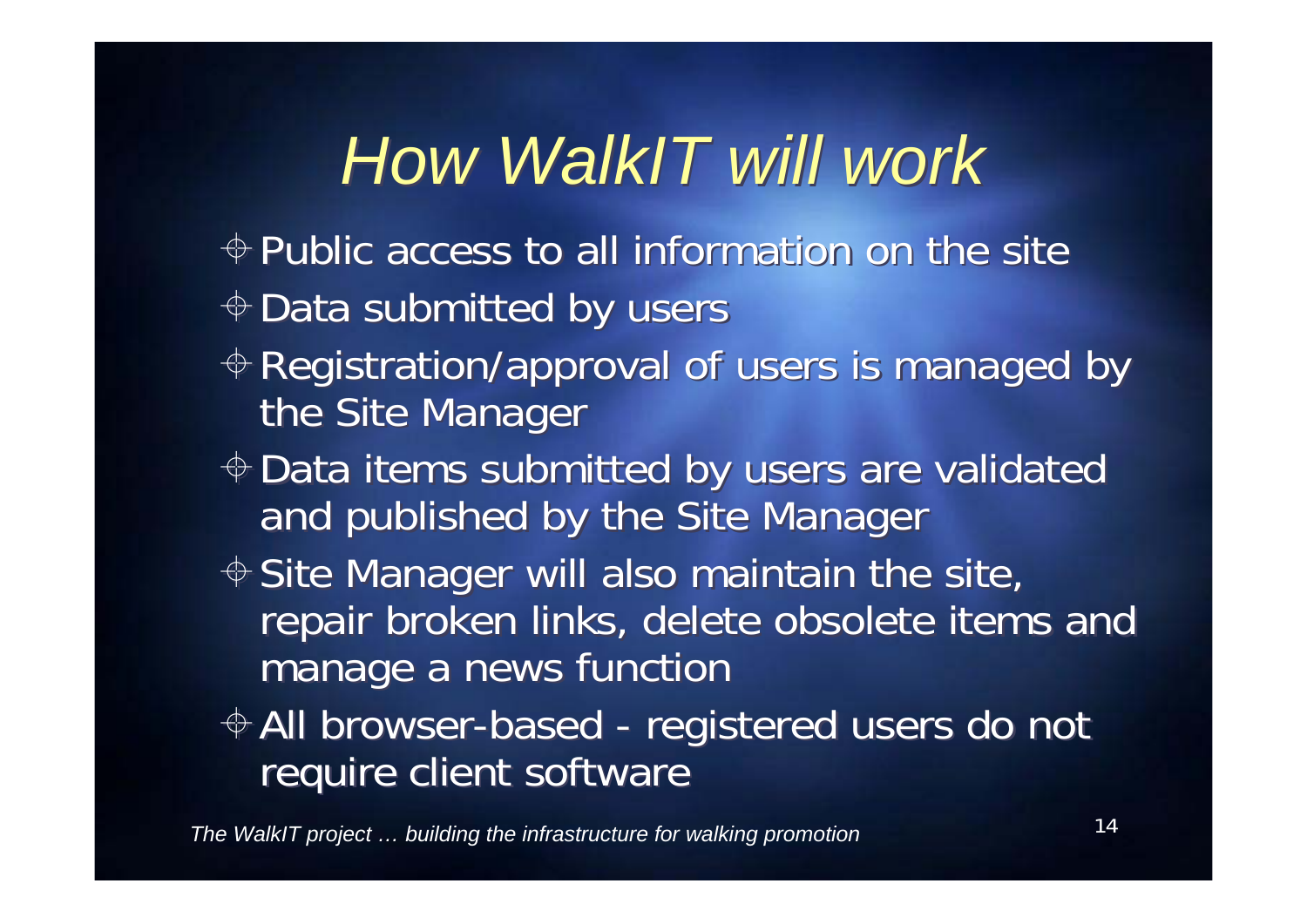# *The good … The good …*

Already a more comprehensive Already a more comprehensive collection of walking resources than collection of walking resources than elsewhere in NZ Functional on-line database established Functional on-line database established in about 6 months and populated with in about 6 months and populated with useable data Potential for growth established. Potential for growth established.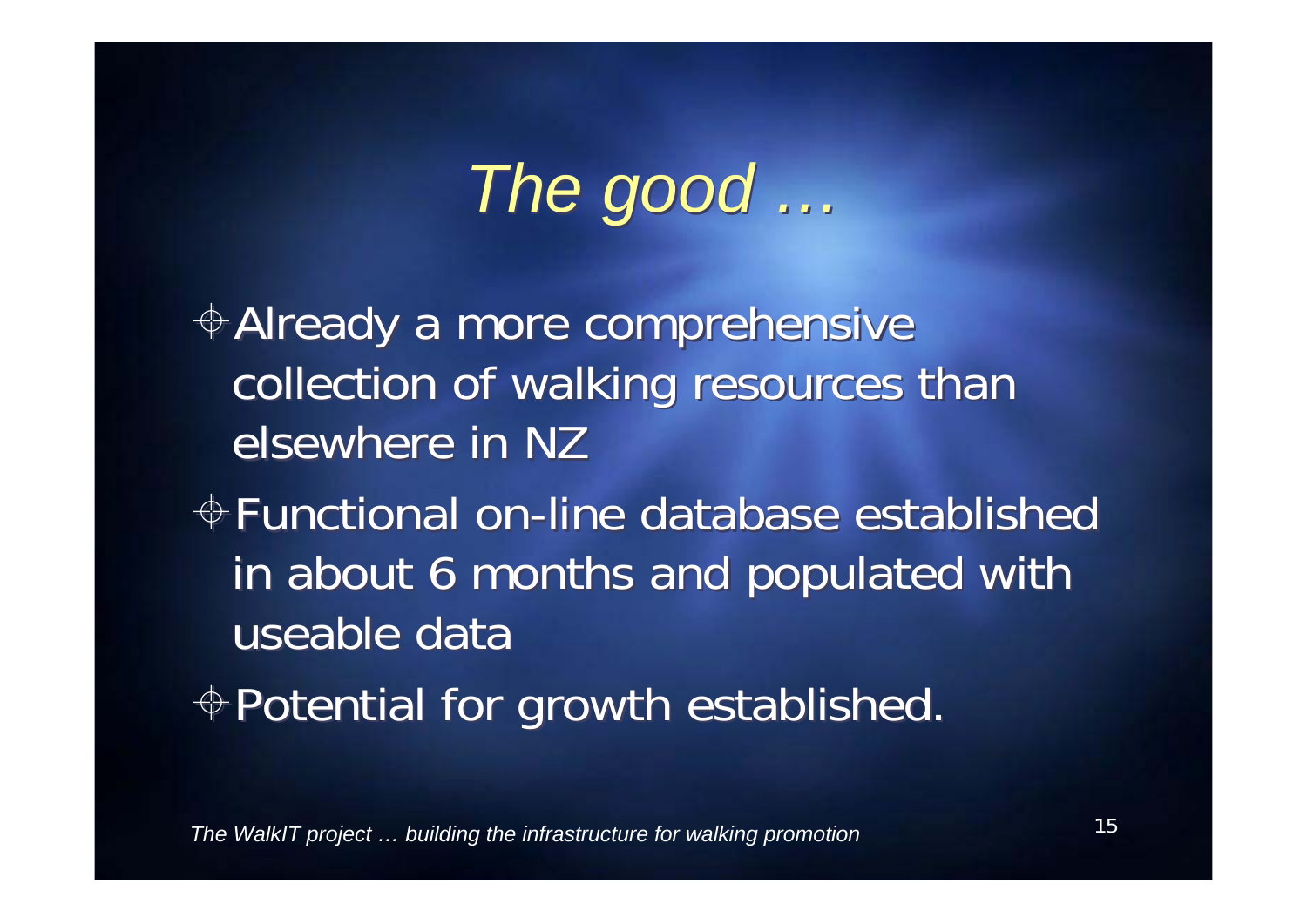## *The not-quite-so-good … The not-quite-so-good …*

- Validation of data items and registration of Validation of data items and registration of users requires considerable 'hand' work users requires considerable 'hand' work
- Discussion unresolved over what "quality" Discussion unresolved over what "quality" is (rating system required for an objective is (rating system required for an objective metric) metric)
- $\mathop{\Leftrightarrow}\nolimits$  Early expectations too ambitious for the resources available
- Modular site software restricts graphic design Modular site software restricts graphic design  $\textcolor{black}{\Phi}$  Trial group has submitted few data items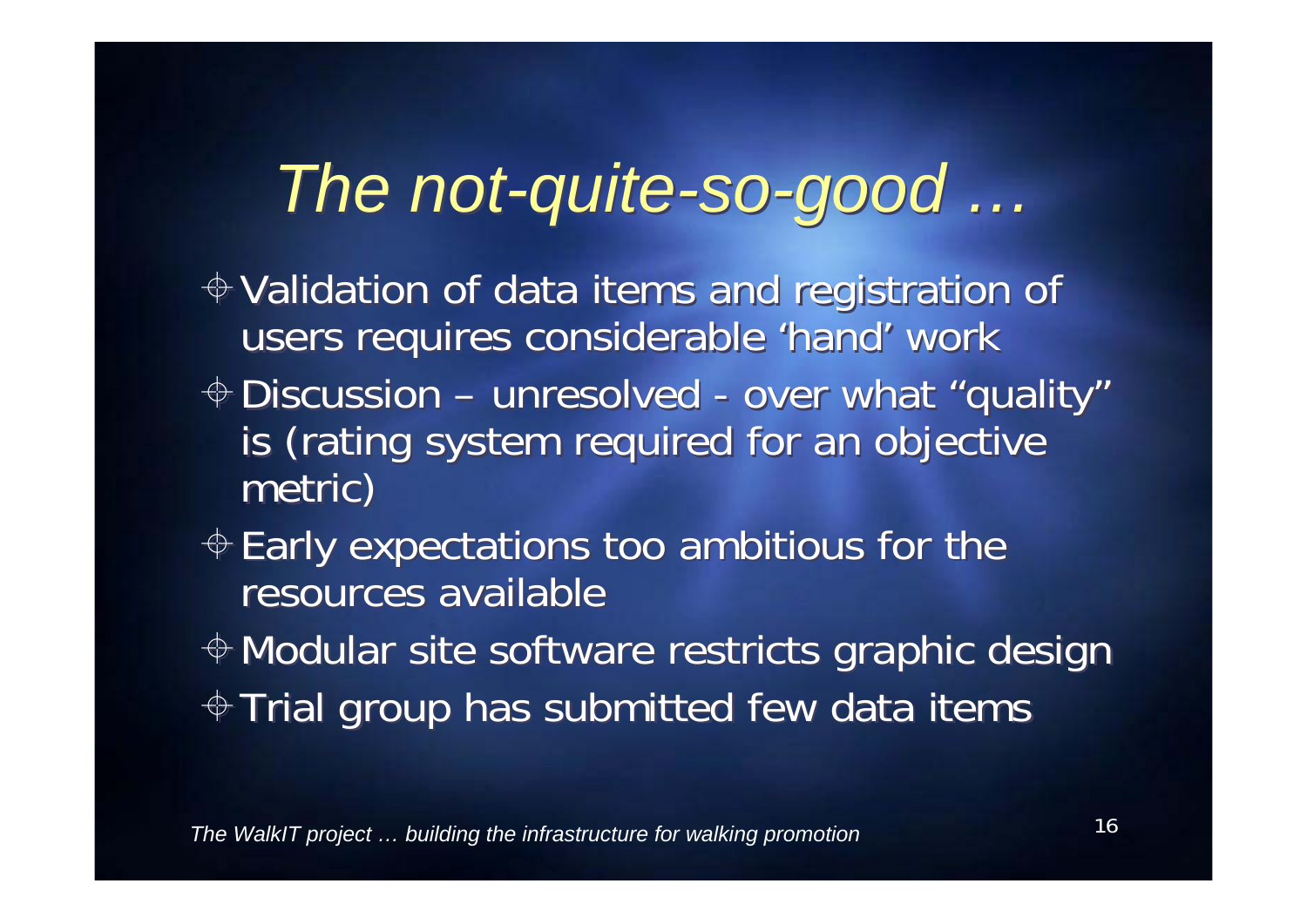

### **Home News Related Websites Contacts**

### Strategies & Policies Environment & Design Safety & Health Marketing & Promotion Programmes & Activities

search...

GO **Advanced Search** 

**Partners** 

**About WalkIT** 

### **Information**

Add to the WalkIT database? Registration Report broken link(s) **Site Maintenance** 

### **WalkIT Newsletter**

Want to get updates from WalkIT? To subscribe just enter your details below.

### Name



### . New Zealand Walking Conference Now 882 data items captured! WalkIT

The comprehensive on-line database of information resources for the promotion of walking in New Zealand.

If you are involved in promoting walking activities and pedestrian-friendly streets you will find information in this database to help you. Just use the links and finding aids on this page to get the information you want.

### **Walking promotion conferences**

There are two international walking promotion conferences happening soon - Walk21 in Melbourne, 23 - 25 October 2006, and the NZ Walking Conference 3 - 4 November.

### **Copyright and Disclaimer**

*The WalkIT project … building the infrastructure for walking promotion* <sup>17</sup>

Thursday, 02 November 2006

### Popular

- . An innovative approach to maximising crosswalk safety PowerPoint presentation)
- . New Zealand walking and cycling strategies best practice

### **Latest News**

- 
- 

### Home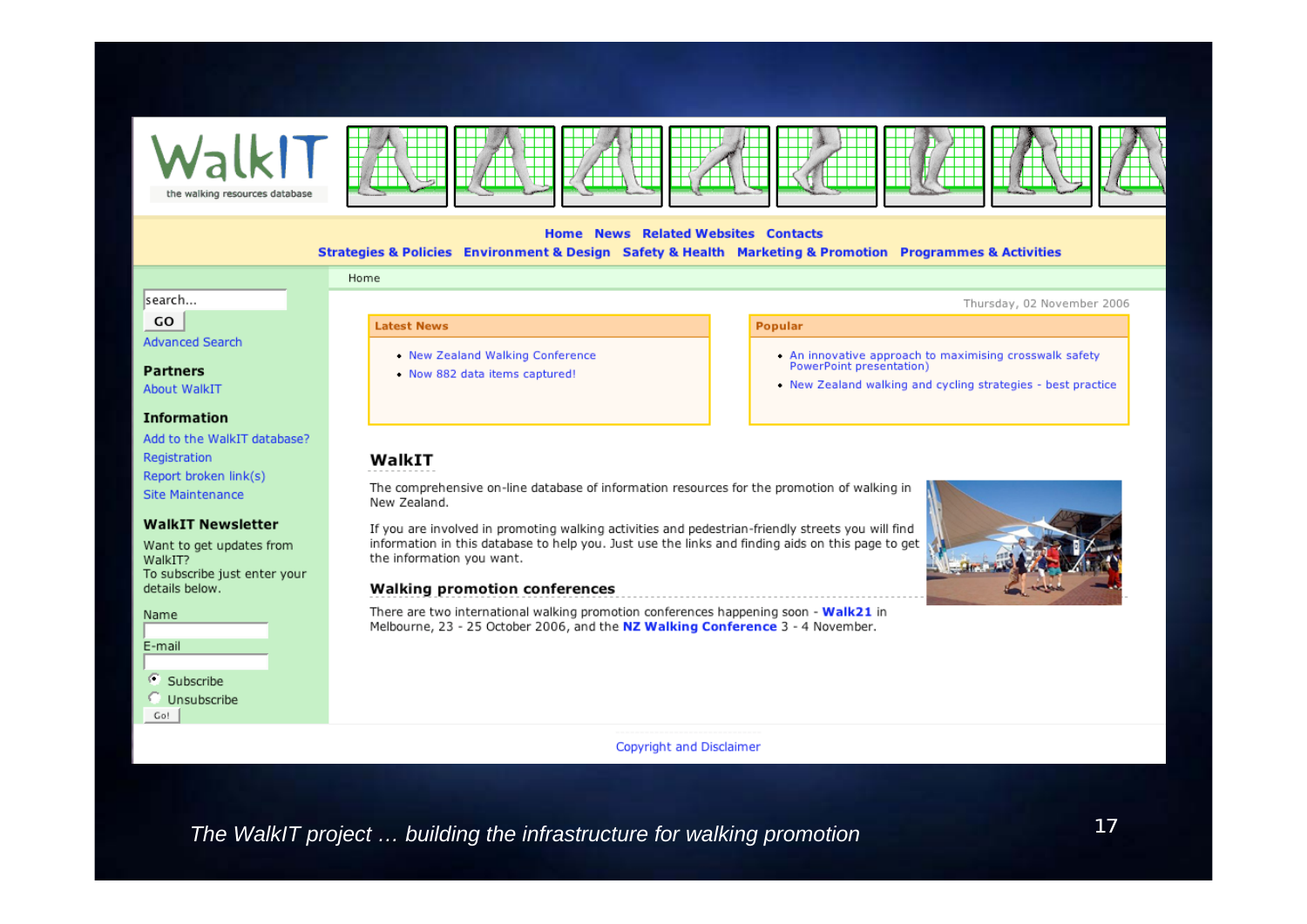## *Now it's your turn … Now it's your turn …*

- 1. Go to http://walkit.info/p03/ 1. Go to http://walkit.info/p03/
- 2. Enter user ID = walkitteam
- 3. Enter password = walk212006 3. Enter password = walk212006
- 4. Why not register as a user, too? 4. Why not register as a user, too?